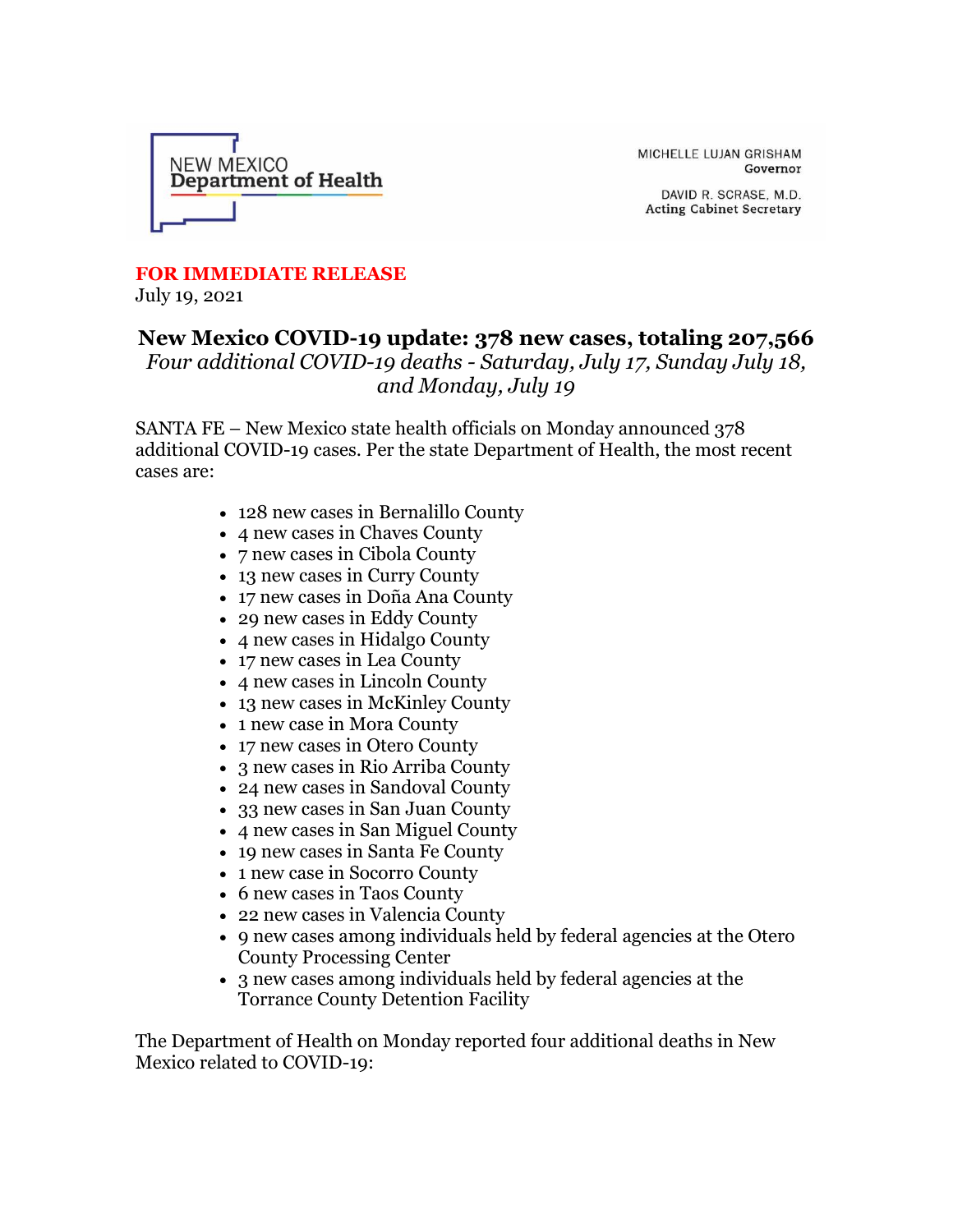Two recent deaths:

- A male in his 70s from Bernalillo County. The individual was hospitalized and had underlying conditions. The individual was a resident of the Advanced Health Care facility in Albuquerque.
- A female in her 80s from Bernalillo County. The individual was a resident of the Care Free Assisted Living facility in Albuquerque.

Two\* deaths >30 days:

- A female in her 80s from Bernalillo County. The individual had underlying conditions and was a resident of the Ladera Center in Albuquerque.
- A male in his 40s from Santa Fe County. The individual was hospitalized and had underlying conditions.

\*COVID related deaths are reported when a death certificate has been issued and some death certificates are delayed due to insufficient information.

The number of deaths of New Mexico residents related to COVID-19 is now 4,383.

The ten ZIP codes across the state with the most COVID-19 cases on Monday, Jul. 19 are:

Daily case counts and test numbers are raw data based on information the state receives today – meaning data that has not yet been scrutinized to identify potential duplicates or late-arriving positives or negatives.

Including the above newly reported cases, New Mexico has now had a total of 207,566 COVID-19 cases:

Bernalillo County: 59,719 Catron County: 97 Chaves County: 9,111 Cibola County: 2,926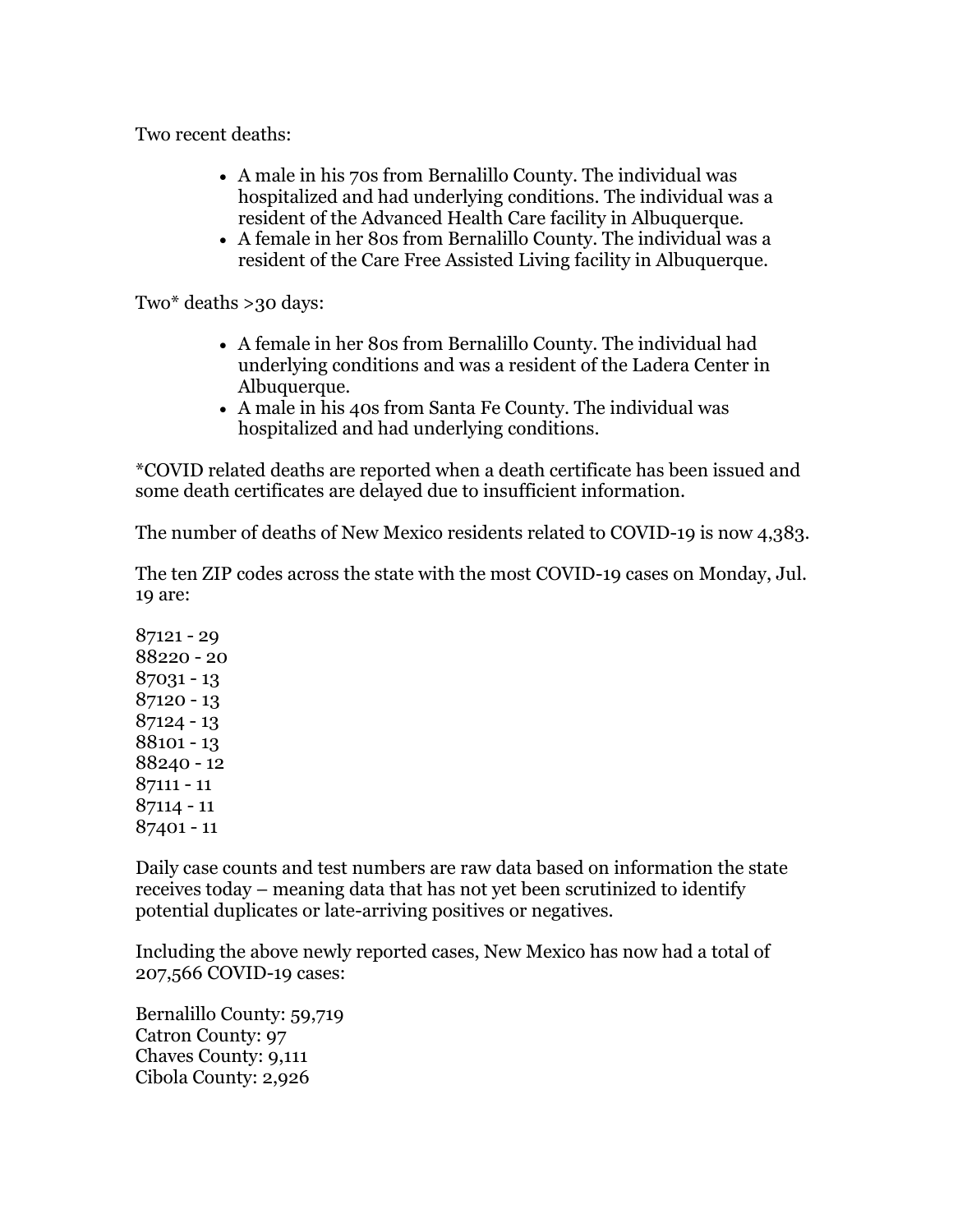Colfax County: 803 Curry County: 5,385 De Baca County: 178 Doña Ana County: 25,284 Eddy County: 7,040 Grant County: 1,767 Guadalupe County: 477 Harding County: 13 Hidalgo County: 386 Lea County: 8,484 Lincoln County: 1,780 Los Alamos County: 546 Luna County: 3,419 McKinley County: 12,471 Mora County: 178 Otero County: 4,120 Quay County: 541 Rio Arriba County: 3,855 Roosevelt County: 2,050 Sandoval County: 12,411 San Juan County: 15,848 San Miguel County: 1,440 Santa Fe County: 10,758 Sierra County: 782 Socorro County: 1,337 Taos County: 1,781 Torrance County: 894 Union County: 261 Valencia County: 7,003

County totals are subject to change upon further investigation and determination of residency of individuals positive for COVID-19.

The Department of Health currently reports the following numbers of COVID-19 cases among individuals held by federal agencies at the following facilities:

- • Cibola County Correctional Center: 451
- Otero County Federal Prison Facility: 448
- Otero County Processing Center: 299
- Torrance County Detention Facility: 231

The Department of Health currently reports the following numbers of COVID-19 cases among individuals held by the New Mexico Corrections Department at the following facilities:

• Central New Mexico Correctional Facility in Valencia County: 302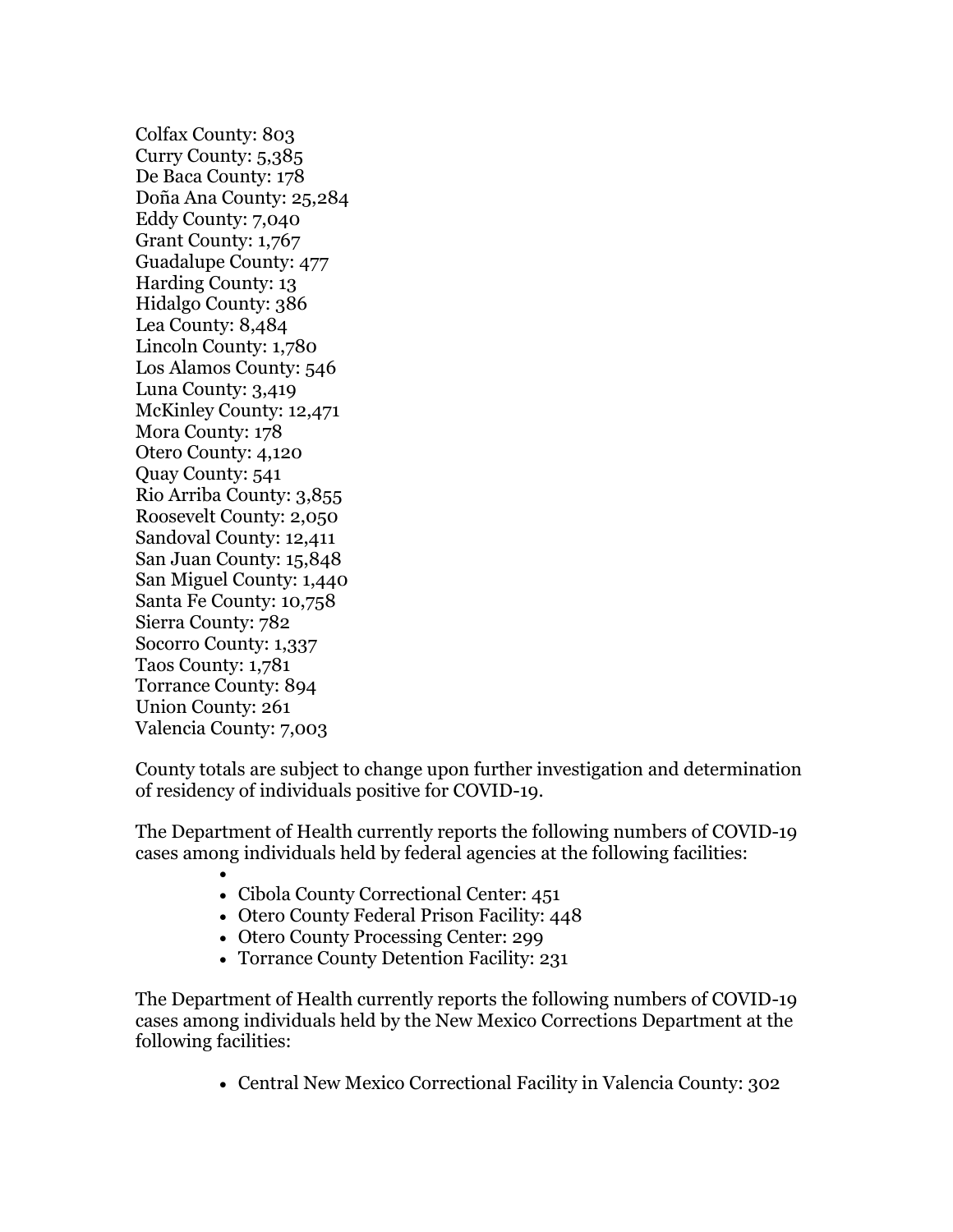- Guadalupe County Correctional Facility: 255
- Lea County Correctional Facility: 762
- Northeast New Mexico Correctional Facility in Union County: 167
- Northwest New Mexico Correctional Center in Cibola County: 128
- Otero County Prison Facility: 473
- Penitentiary of New Mexico in Santa Fe County: 219
- Roswell Correctional Center: 229
- Southern New Mexico Correctional Facility in Doña Ana County: 231
- Springer Correctional Center in Colfax County: 151
- Western New Mexico Correctional Facility in Cibola County: 75

As of today, there are 83 individuals hospitalized in New Mexico for COVID-19. This number may include individuals who tested positive for COVID-19 out of state but are currently hospitalized in New Mexico. This number does not include New Mexicans who tested positive for COVID-19 and may have been transferred to a hospital out of state.

As of today, there are 196,202 COVID-19 cases designated as having recovered by the New Mexico Department of Health.

The Department of Health has identified at least one positive COVID-19 case in residents and/or staff in the past 28 days at the following long-term care facilities:

- Fort Bayard Medical Center in Santa Clara
- Genesis Healthcare Uptown in Albuquerque
- Good Samaritan Society Betty Dare in Alamogordo
- Laguna Rainbow Care Center in Casa Blanca
- Lakeview Christian Home in Carlsbad
- Las Palomas Center in Albuquerque
- Sierra Health Care Center in Truth or Consequences

\*\*\*This reported data is a total of Saturday 7/17, Sunday 7/18, & Monday 7/19\*\*\*

The New Mexico Department of Health has active investigations into the positive patients, which includes contact tracing and swabs of symptomatic individuals who have had contact with the positive cases.

## Every New Mexican must work together to stem the spread of COVID-19. **If you are sick or unvaccinated, wear a mask when in public and around others.**

New Mexicans who report symptoms of COVID-19 infection, such as fever, cough, shortness of breath, chills, repeated shaking with chills, muscle pain, headache, sore throat, congestion or runny nose, nausea or vomiting, diarrhea, and/or loss of taste or smell should call their health care provider or the NMDOH COVID-19 hotline immediately (1-855-600-3453).